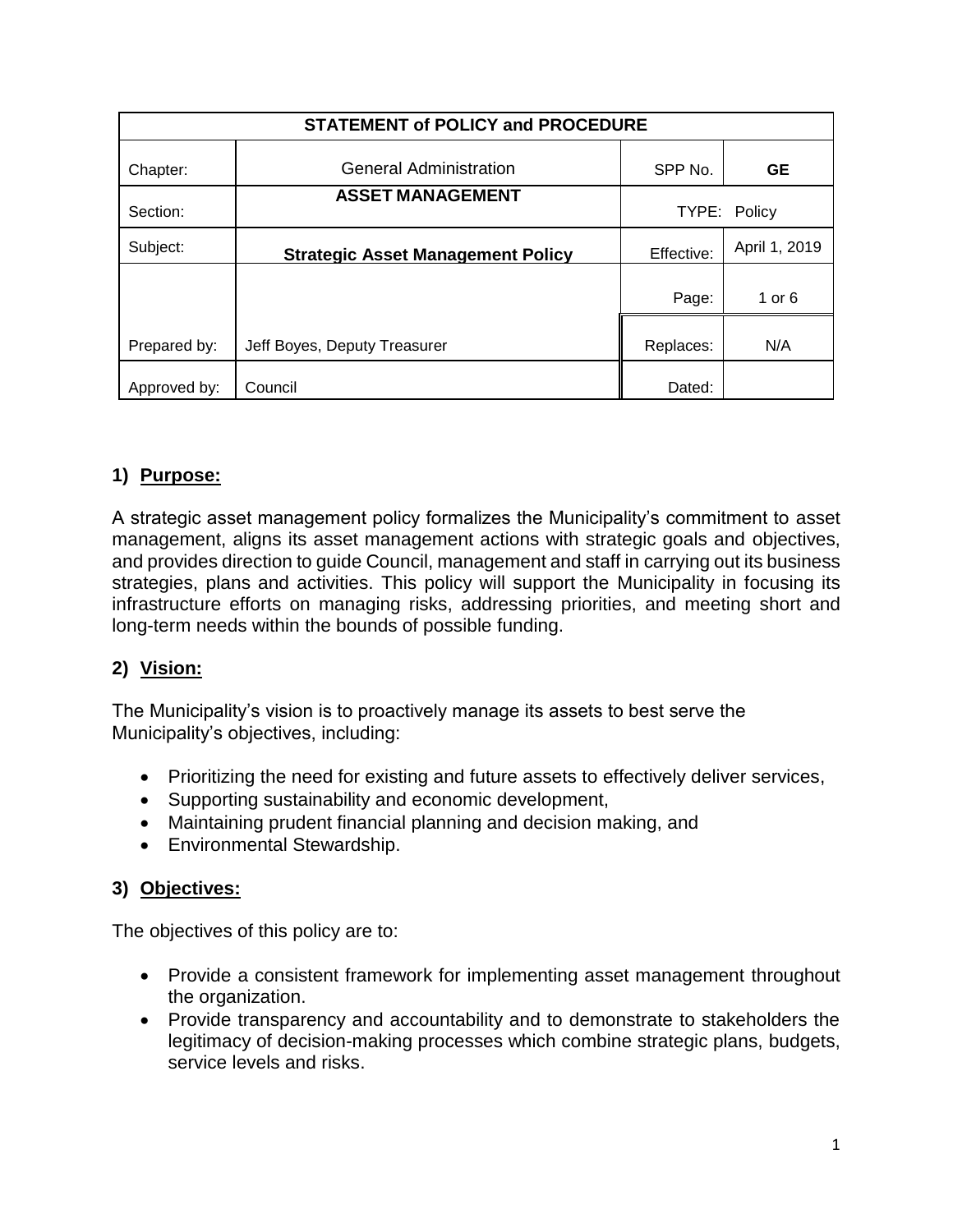### **4) Strategic Alignment:**

Asset Management planning must consider and incorporate municipal plans and legislative requirements. These plans include but are not limited to: the Strategic Plan, an Official Plan, an Emergency Management Plan, a Community Improvement Plan, and an Asset Management Plan. These plans were designed to meet their own legislative requirements and work together to achieve the Municipality's mission of providing innovation and excellence in service delivery. Spending requirements defined in the budgeting process and in long-term financial planning will reflect the objectives of these plans.

All of the Municipality's plans rely to some extent on the physical assets owned by Municipality of Central Huron and the commitment of staff to ensure their strategic use. This includes the long-term maintenance, repair, and replacement of existing assets along with the acquisition of new assets to meet the evolving needs of the Municipality.

Asset management planning therefore will not occur in isolation from other municipal goals, plans, and policies and will be designed to meet all legislative requirements.

Asset management practices will be developed to comply with all legislative requirements and reflect the best practices that ensure optimal fact based decisions are made.

### **5) Stakeholder Engagement:**

The Municipality recognizes the importance of stakeholder engagement as an integral component of a comprehensive asset management approach. The municipality recognizes the residents, businesses, institutions on its territory as stakeholders and neighboring municipal bodies, provincial agencies, and regulated utilities partners in service delivery. Accordingly, the Municipality will foster informed dialogue with these parties using the best available information and engage with them by:

• Providing opportunities for residents and other stakeholders served by the municipality to provide input in asset management planning; and

• Coordinating asset management planning with other infrastructure asset owning agencies such as municipal bodies and regulated utilities.

### **6) Guiding Principles:**

The Infrastructure for Jobs and Prosperity Act, 2015 sets out principles to guide asset management planning in municipalities in Ontario. Municipality of Central Huron will strive to incorporate the following principles whenever possible into the day to day operation of the Municipality: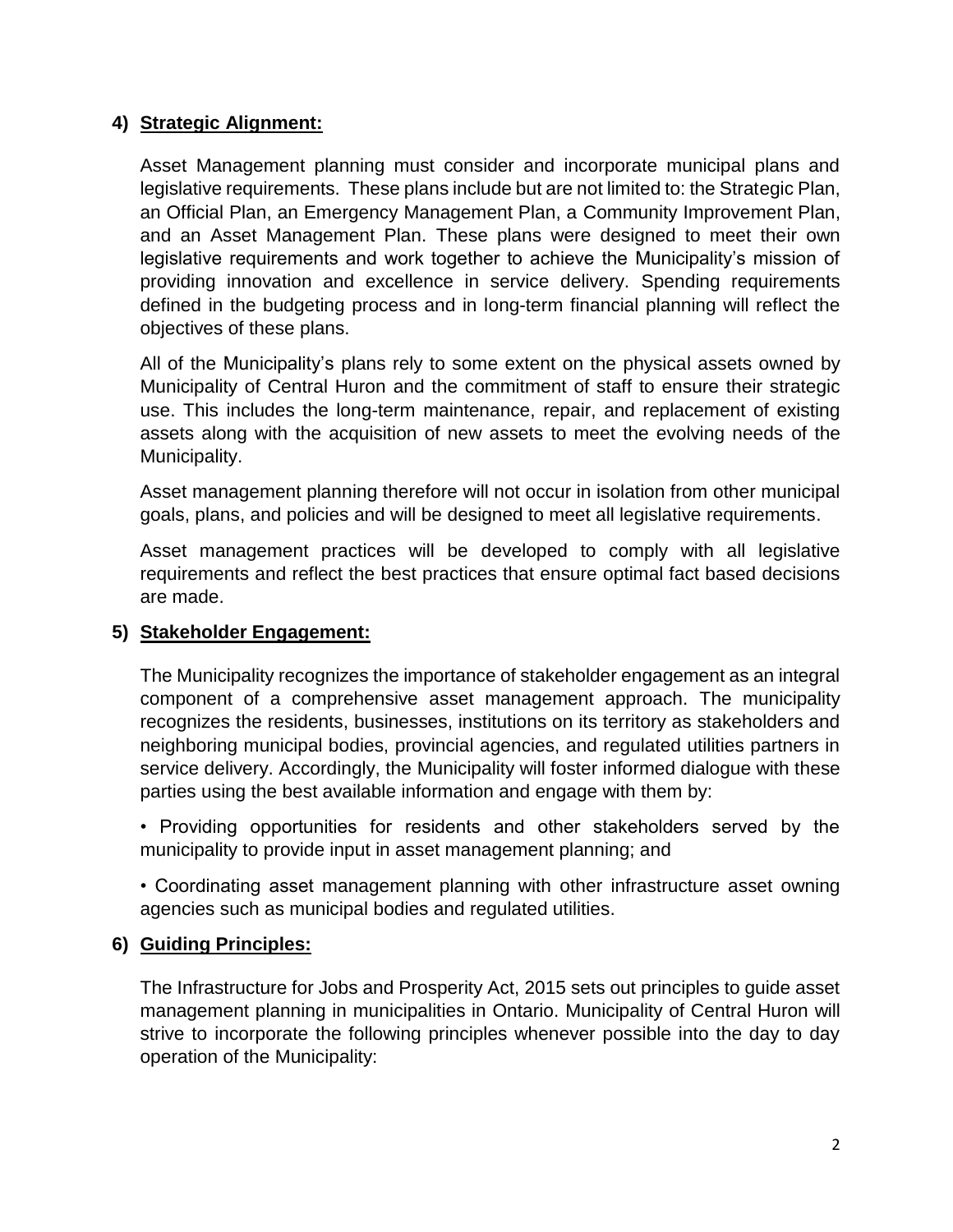- **Forward looking:** The Municipality shall take a long-term view while considering demographic and economic trends in the region.
- **Budgeting and planning:** The Municipality shall take into account any applicable budgets or fiscal plans, including those adopted through Ontario legislation.
- **Prioritizing:** The Municipality shall clearly identify infrastructure priorities which will drive investment decisions.
- **Economic development:** The Municipality shall promote economic competitiveness, productivity, job creation, and training opportunities.
- **Transparency:** The Municipality shall be evidence-based and transparent, basing decisions on publicly shared information and make info available to the public.
- **Consistency:** The Municipality shall ensure the continued provision of core public services within its jurisdiction.
- **Environmentally conscious:** The Municipality shall minimize the impact of infrastructure on the environment by: 1. Respecting and helping maintain ecological and biological diversity, 2. Augmenting resilience to the effects of climate change, and 3. Endeavoring to make use of acceptable recycled aggregates.
- **Health and safety:** The Municipality shall ensure that the health and safety of workers involved in the construction and maintenance of infrastructure assets is protected.
- **Community focused:** The Municipality shall promote community benefits, being the supplementary social and economic benefits arising from an infrastructure project that are intended to improve the well-being of a community affected by the project, such as: 1. Local job creation and training opportunities (including for apprentices, within the meaning of section 9 of the Infrastructure for Jobs and Prosperity Act, 2015), 2. Improvement of public space within the community, and 3. Promoting accessibility for persons with disabilities.
- **Innovation:** The Municipality shall create opportunities to make use of innovative technologies, services, and practices, particularly where doing so would utilize technology, techniques, and practices developed in Ontario.
- **Integration:** The Municipality shall where relevant and appropriate, be mindful and consider the principles and content of non-binding provincial or municipal plans and strategies established under an Act or otherwise, in planning and making decisions surrounding the infrastructure that supports them.
- **Best Practices:** The Municipality will follow the levels of service outlined in the asset management plan and apply asset management best practices to maintain the confidence of stakeholders in how the Municipality's assets are managed. The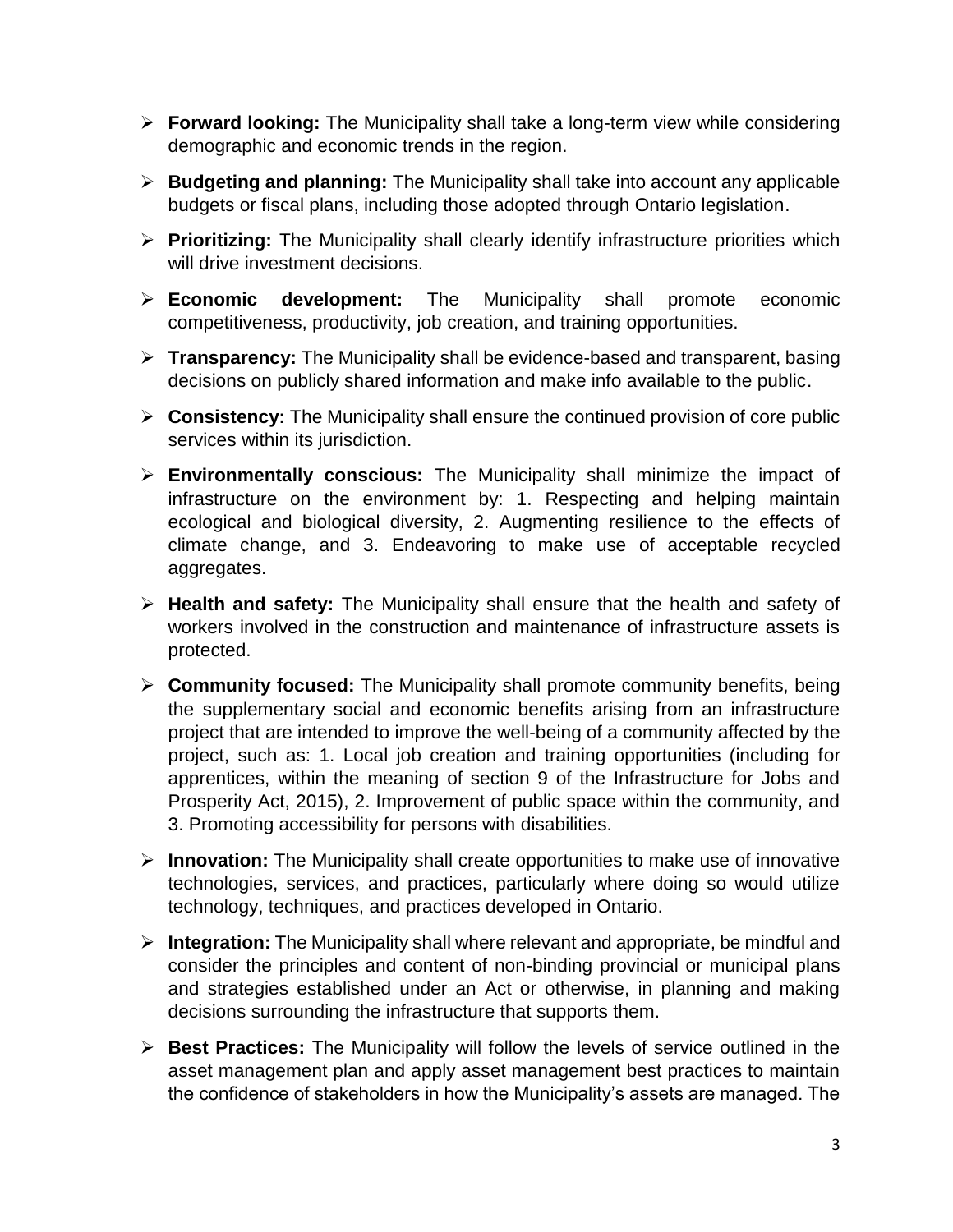Municipality will choose practices, interventions and operations that aim at reducing the lifecycle cost of asset ownership, while satisfying levels of service. Decisions are based on balancing service levels, risks and costs.

### **7) Community Planning:**

Asset management planning will be aligned with the Municipality's Official Plan and the current Provincial Policy Statement of the Planning Act. The asset management plans will reflect how the community is projected to change with respect to development. The Municipality will achieve this by consulting with those responsible for managing the services to analyze the future costs and viability of projected changes. The combination of lifecycle analysis and financial sustainability principles will be the driver in the selection of community development or redevelopment that requires new assets, or existing asset enhancements. Methods, assumptions, and data used in the selection of projected changes should be documented to support the recommendations in the Asset Management Plan.

Cross-referencing the Municipality's Official Plan and the Asset Management Plan will ensure that development occurs within the Municipality`s means through an understanding of current and future asset needs.

#### **8) Climate Change:**

Climate change will be considered as part of the Municipality's risk management approach embedded in local asset management planning methods. This approach will balance the potential cost of vulnerabilities to climate change impact and other risks with the cost of reducing these vulnerabilities. Bolstering resilience to climate change includes adapting to opportunities to manage vulnerabilities, anticipating possible costs to support contingency funds, and disaster planning to allow for business continuity. These actions will be taken in addition to acquiring or modifying assets based on greenhouse gas reduction targets. The Municipality will continue to work with the region to support climate change mitigation and adaptation.

### **9) Scope and Capitalization Thresholds:**

This policy applies to all assets owned by the Municipality whose role in service delivery requires deliberate management by the Municipality. The Municipality will use a service-based (qualitative) perspective when applying this policy to municipal assets, rather than a monetary value (quantitative). The service-focus intent of this policy differentiates its requirements for identifying assets from the capitalization thresholds that are developed for the purposes of financial reporting. For this reason, the capitalization threshold developed for financial reporting will not be the guide in selecting the assets covered by the asset management planning process.

#### **10) Financial Planning and Budgeting:**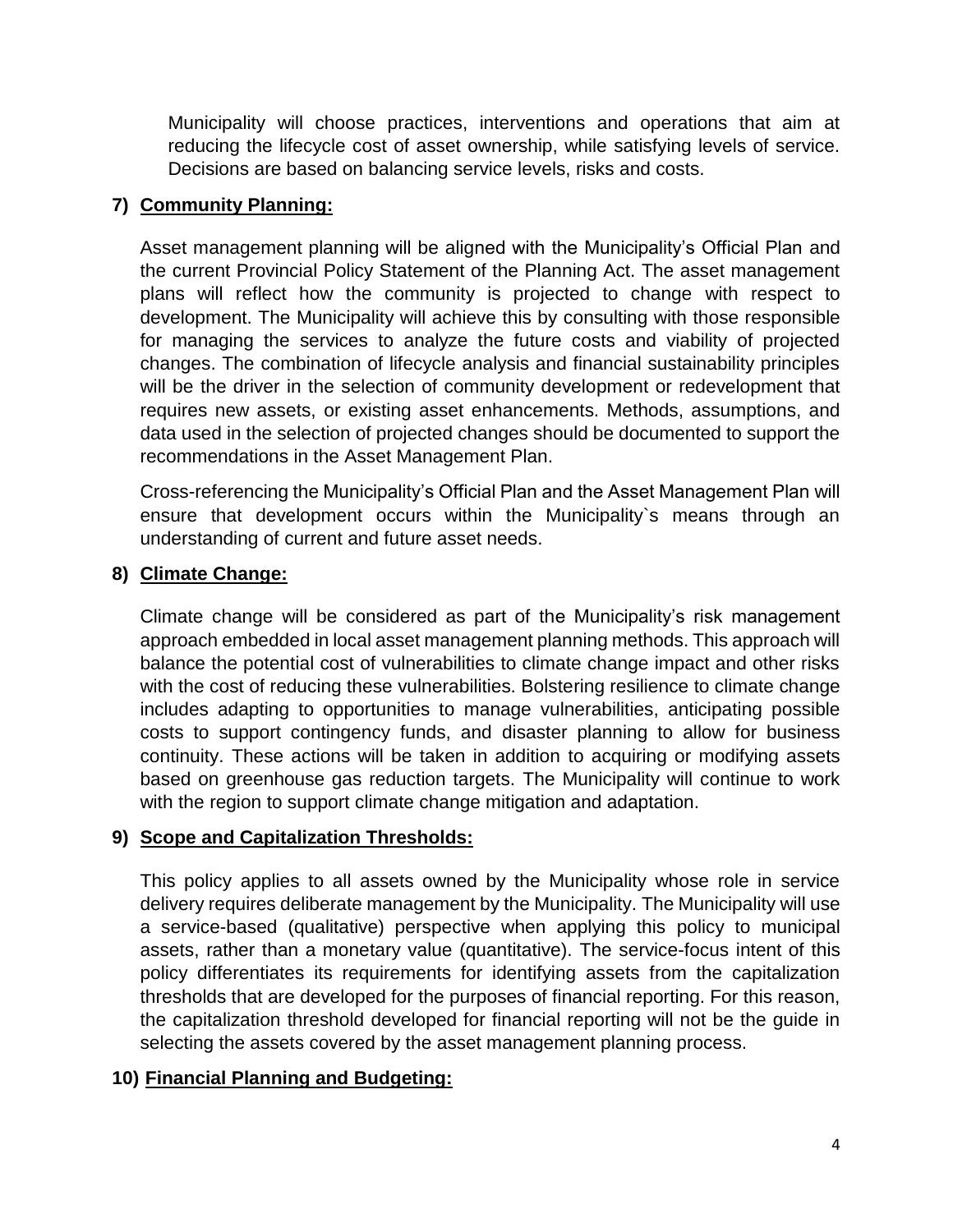The Municipality will integrate asset management planning into the annual capital budget, operating budget, and its long-term financial plan. The asset management plan will be used as a resource in order to:

Identify all potential revenues and costs (including operating, maintenance, replacement and decommissioning) associated with forthcoming infrastructure asset decisions;

Evaluate the validity and need of each significant new capital asset, including considering the impact on future operating costs; and incorporate new revenue tools and alternative funding strategies where possible.

The department level budget submission prepared by each Senior Manager will be reviewed and evaluated by the CAO and Treasurer in the preparation of the Municipality`s annual budget. Service area personnel will reference the asset management plan for their area in order to look up forecasted spending needs identified in the plan, verify progress made on the plan to identify potential gaps, and prioritize spending needs, across the gap identified in the plan and recent developments, for the year to be budgeted for. Finance staff will be involved in the asset management planning process to coordinate the information from the service personnel in the preparation of the budget submission.

For the purposes of managing water and wastewater assets, the water and wastewater financial plans will be used as a basis for establishing user fees, and master plans will be referenced in order to ensure alignment with the budgeting process.

### **11) Governance and Continuous Improvement:**

The policy requires the commitment of key stakeholders within the Municipality's organization to ensure the policy guides the development of a clear plan that can be implemented, reviewed and updated.

The Council is entrusted with the responsibility of overseeing, on behalf of citizens, a large range of services provided through a diverse portfolio of assets. Council, having stewardship responsibility, is the final decision maker on all matters related to asset management in the Municipality. The Council and senior management are committed to the success of asset management planning. The following details the responsibilities of the key stakeholders within the Municipality:

### **Council:**

- $\triangleright$  Approve by resolution the asset management plan and its updates every five years;
- $\triangleright$  Conduct annual reviews of the management plan implementation progress on or before July 1st of every year, that includes:
	- $\circ$  Progress on ongoing efforts to implement the asset management plans;